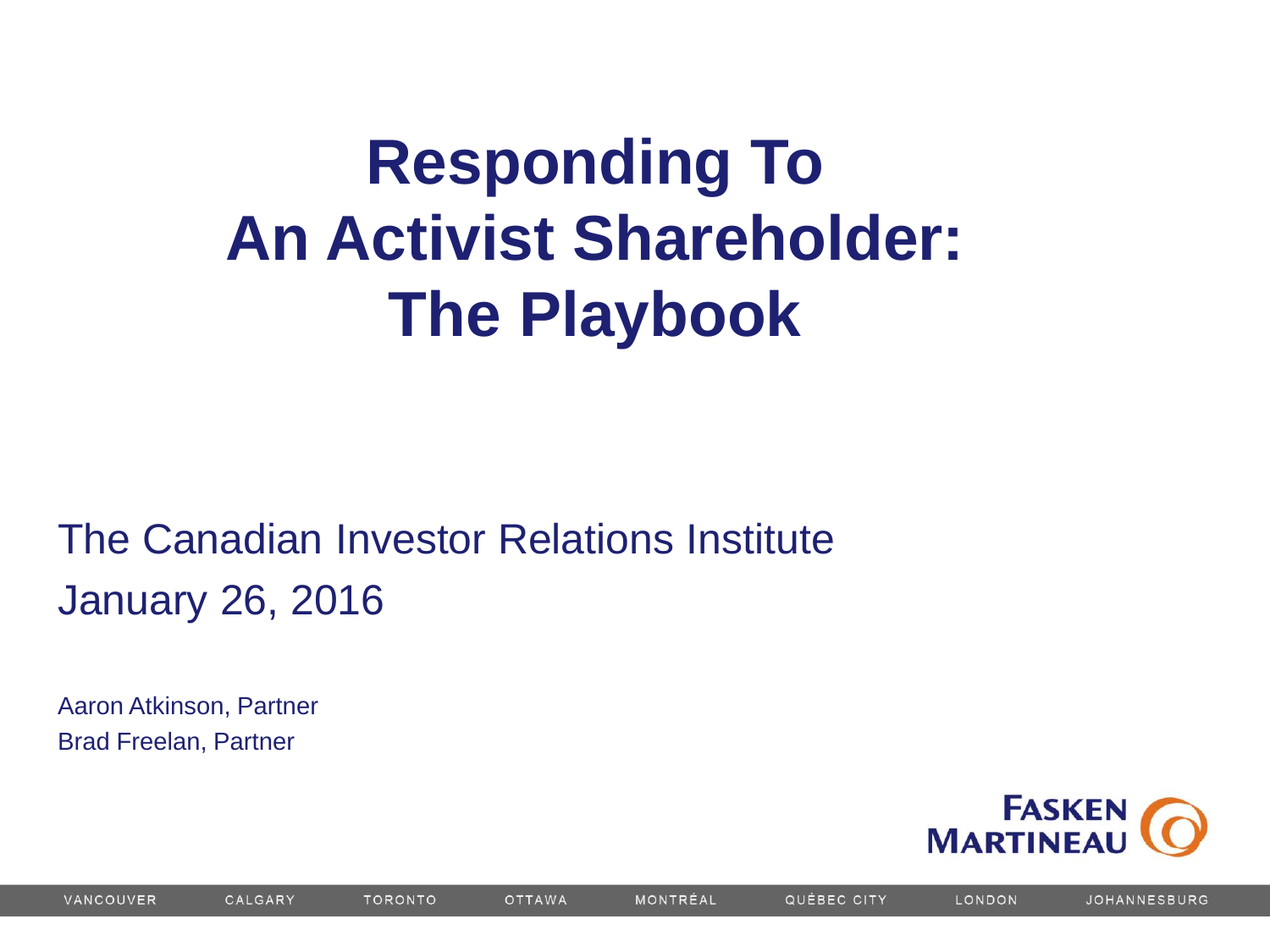## **FASKEN MARTINEAU CANADIAN PROXY CONTEST STUDY**

**For a copy of our study and updates, visit:**

**http://www.fasken.com/canadian-proxy-contest-study-2015-update/**

**TORONTO** 



MONTRÉAL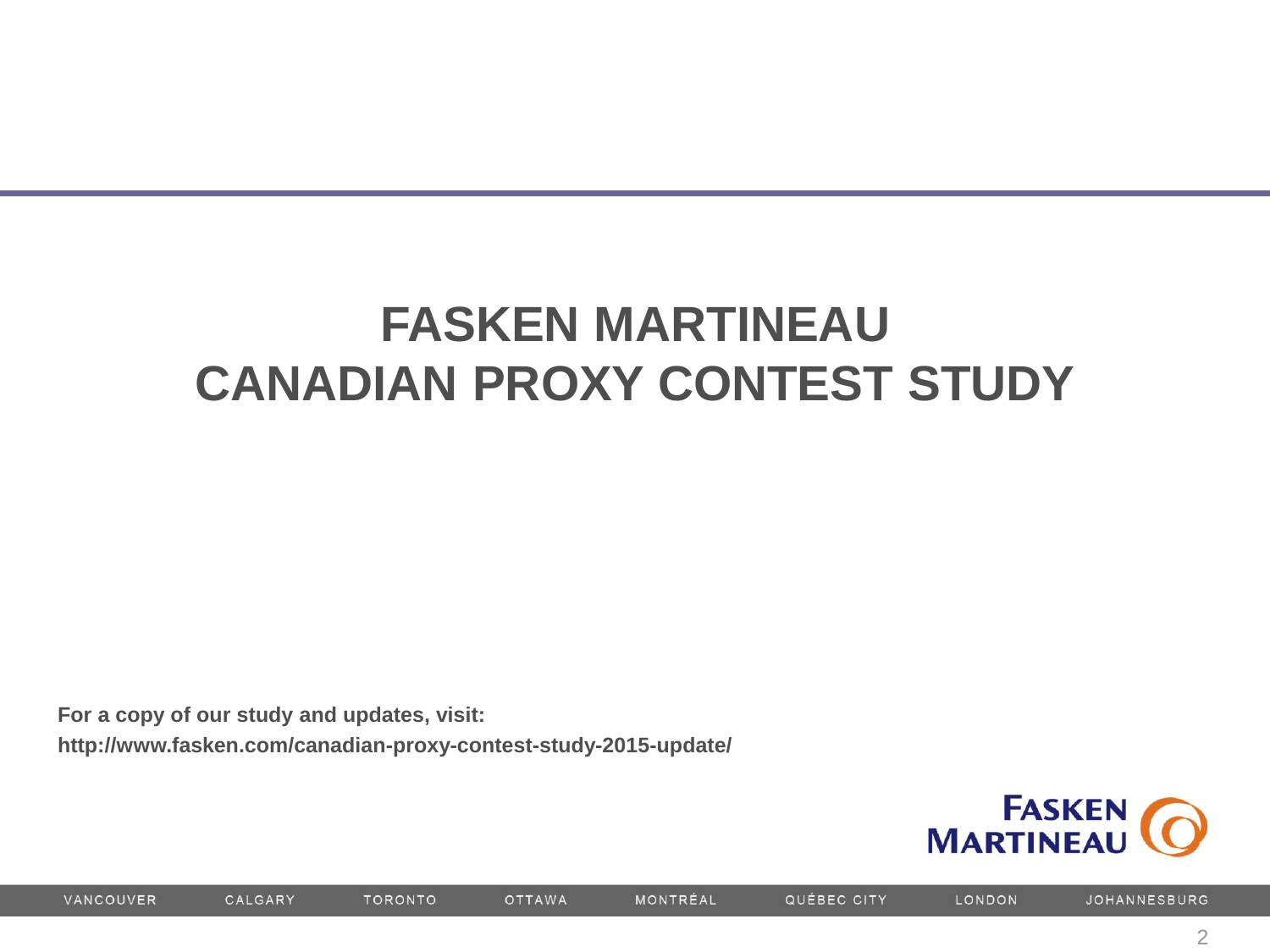# PROXY CONTEST STUDY OVERVIEW

#### **Focus of our study**

- Focus on proxy contests over other forms of shareholder activism
- Focus on formal contests
- Focus on "board-related contests"

#### **Topics addressed in our study**

- Issuer profile
- Dissident profile
- Dissident allegations
- Tactical matters



LONDON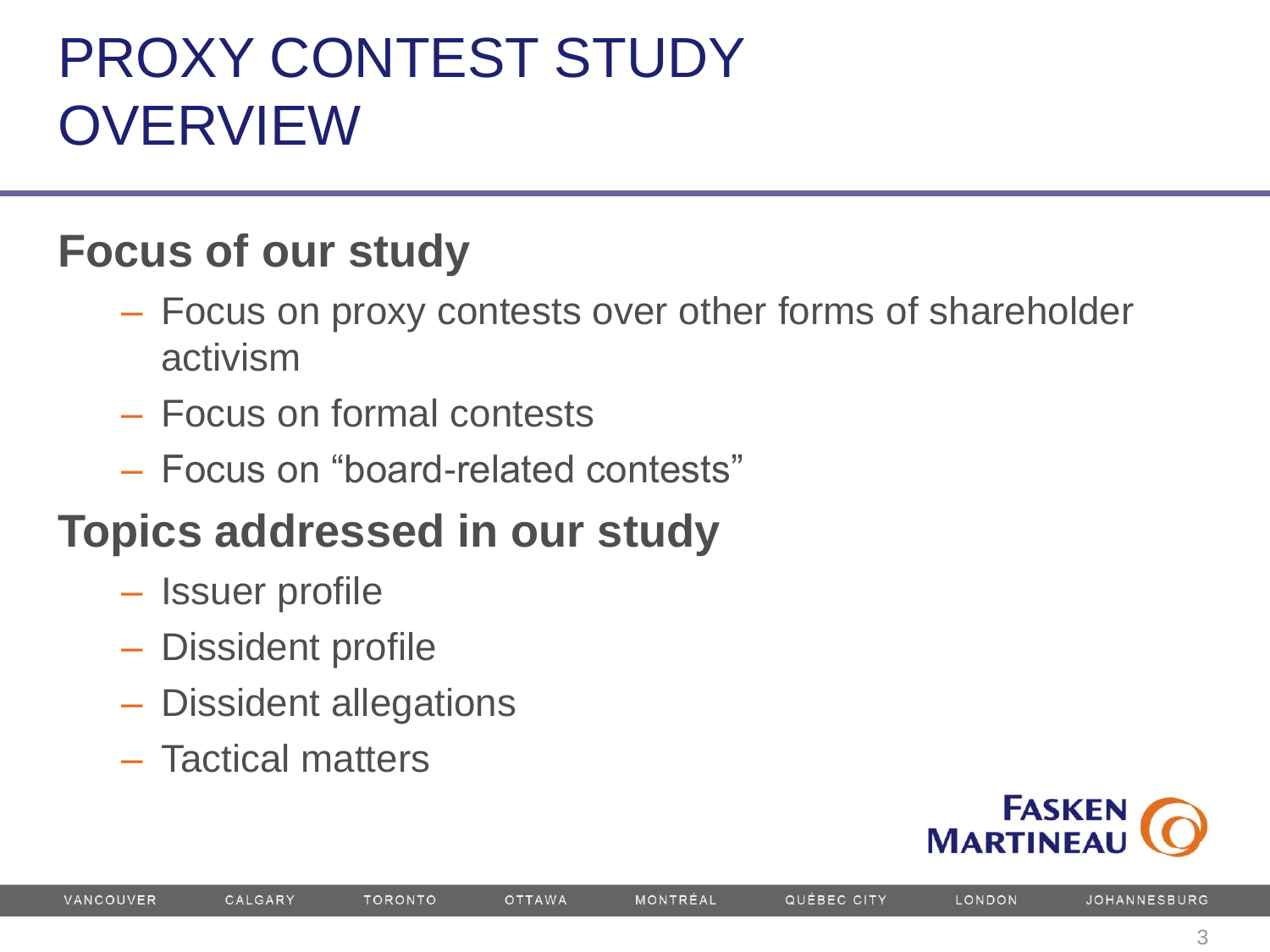# PROXY CONTESTS ARE ON THE RISE



*The number of formal proxy contests (where the dissident issues a proxy circular) has increased by 84% over the previous five-year period.*

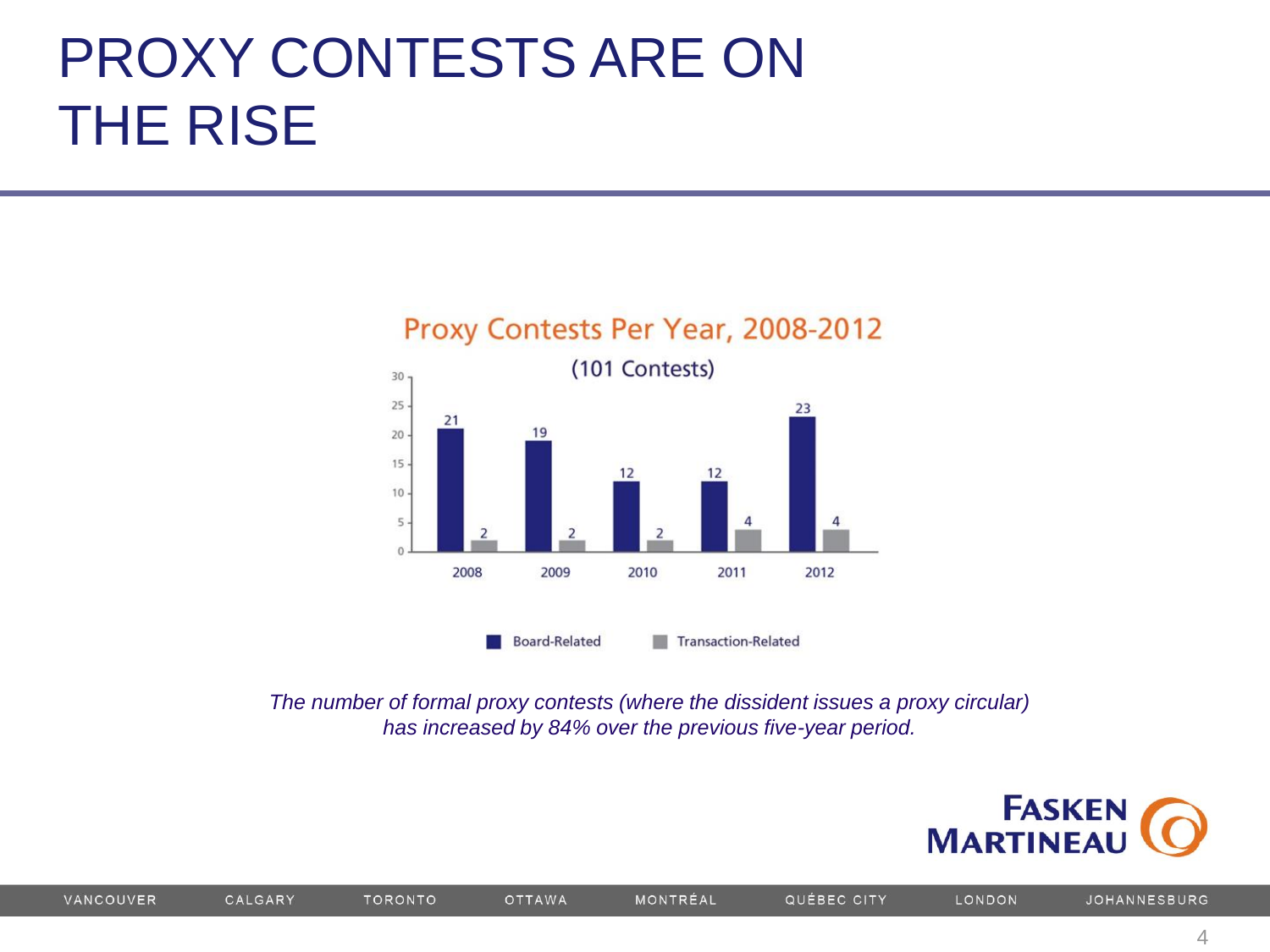#### DISSIDENTS ACHIEVED SUCCESS WELL OVER HALF OF THE TIME



*Dissidents achieved all or some of their objectives in 54% of contests and outright wins in 40% of contests.*



LONDON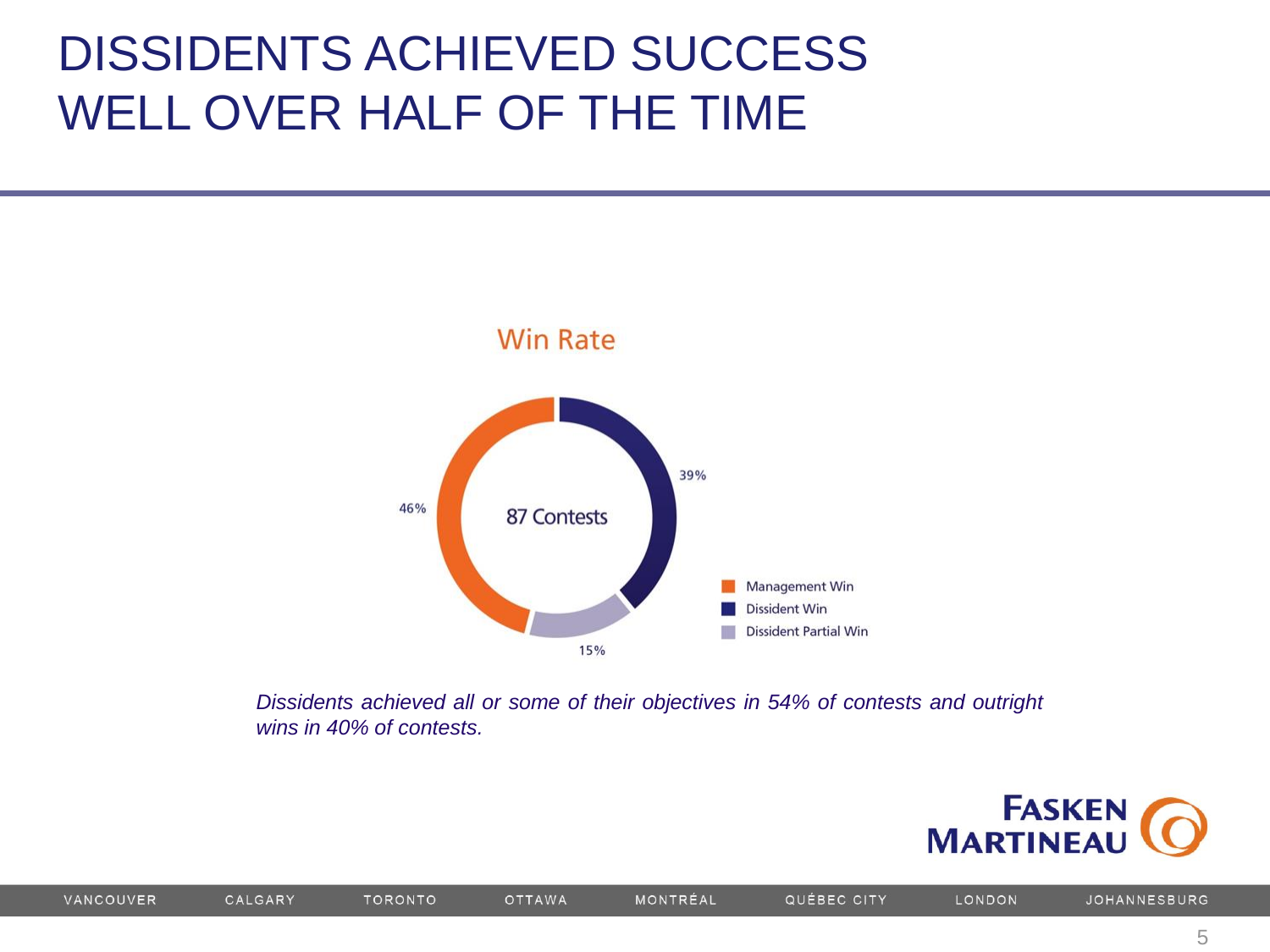## **NO ONE IS IMMUNE**





**TORONTO** 

#### **Distribution of Contests** by Issuer Industry





MONTRÉAL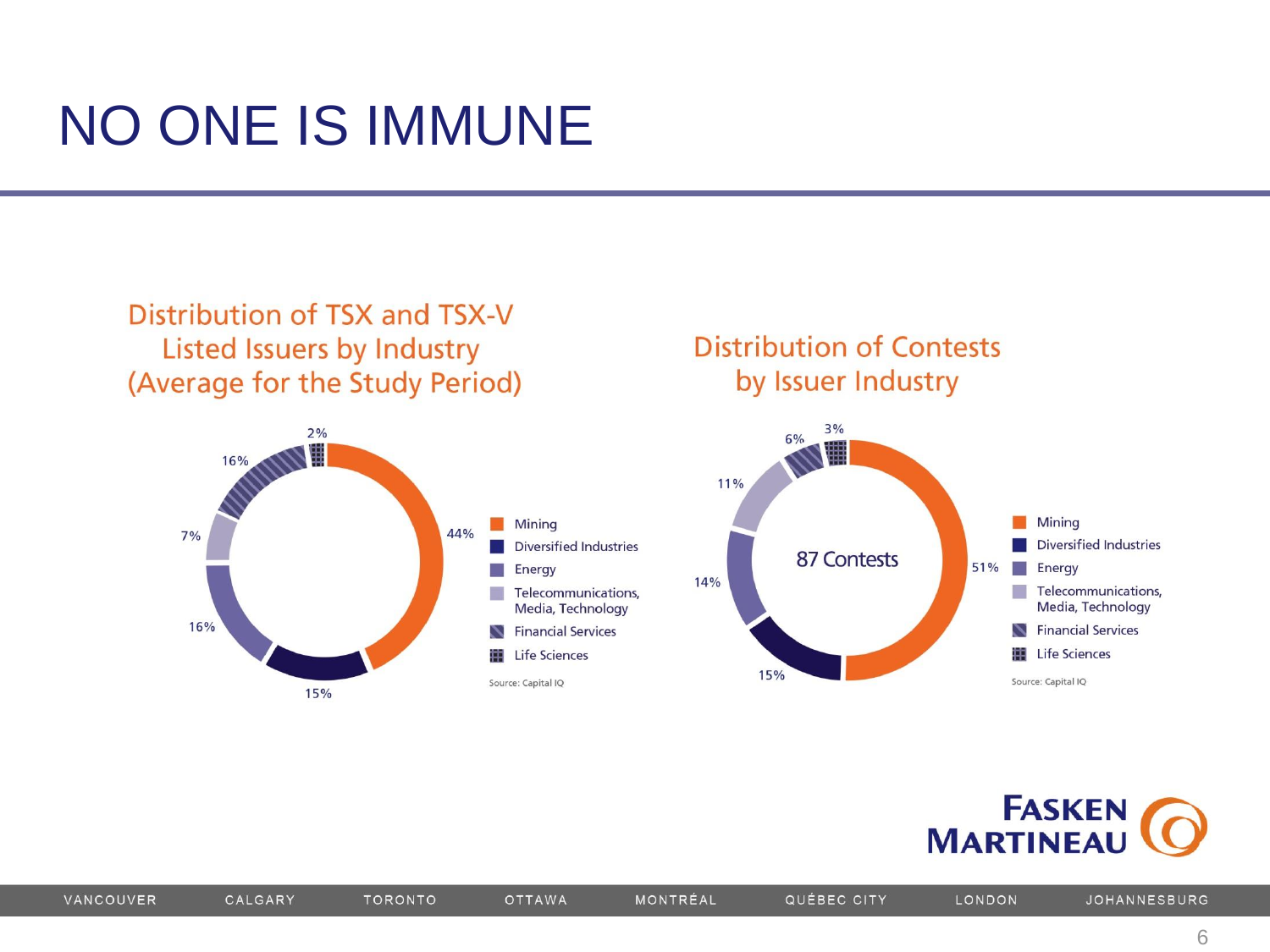## **NO ONE IS IMMUNE**





#### Distribution of Contests by **Issuer Market Capitalization**





MONTRÉAL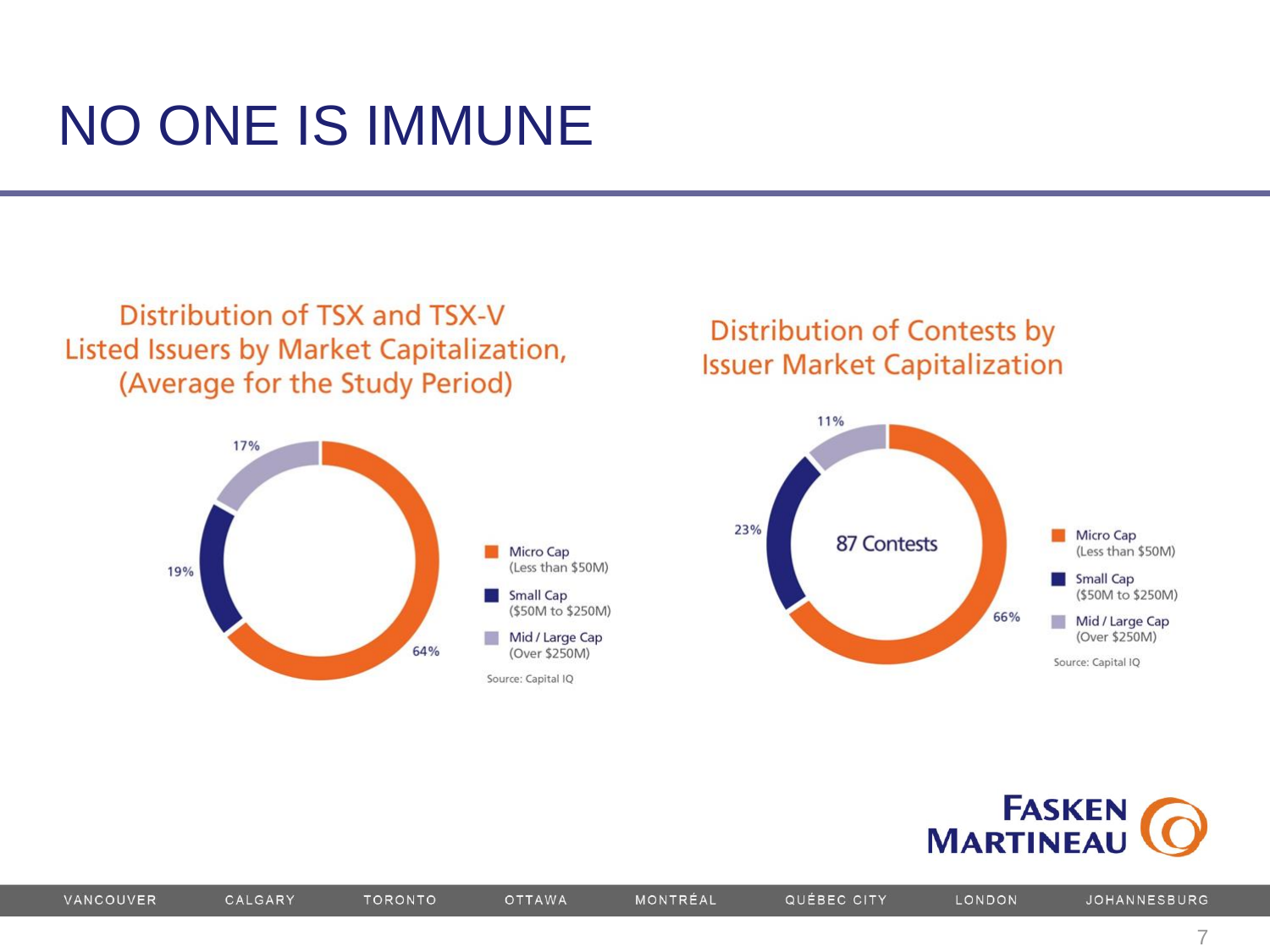#### GREATER SHARE OWNERSHIP IS ASSOCIATED WITH BETTER OUTCOMES FOR THE DISSIDENT





*The percentage of full wins increased as share ownership levels increased, but overall success rates remained constant.*

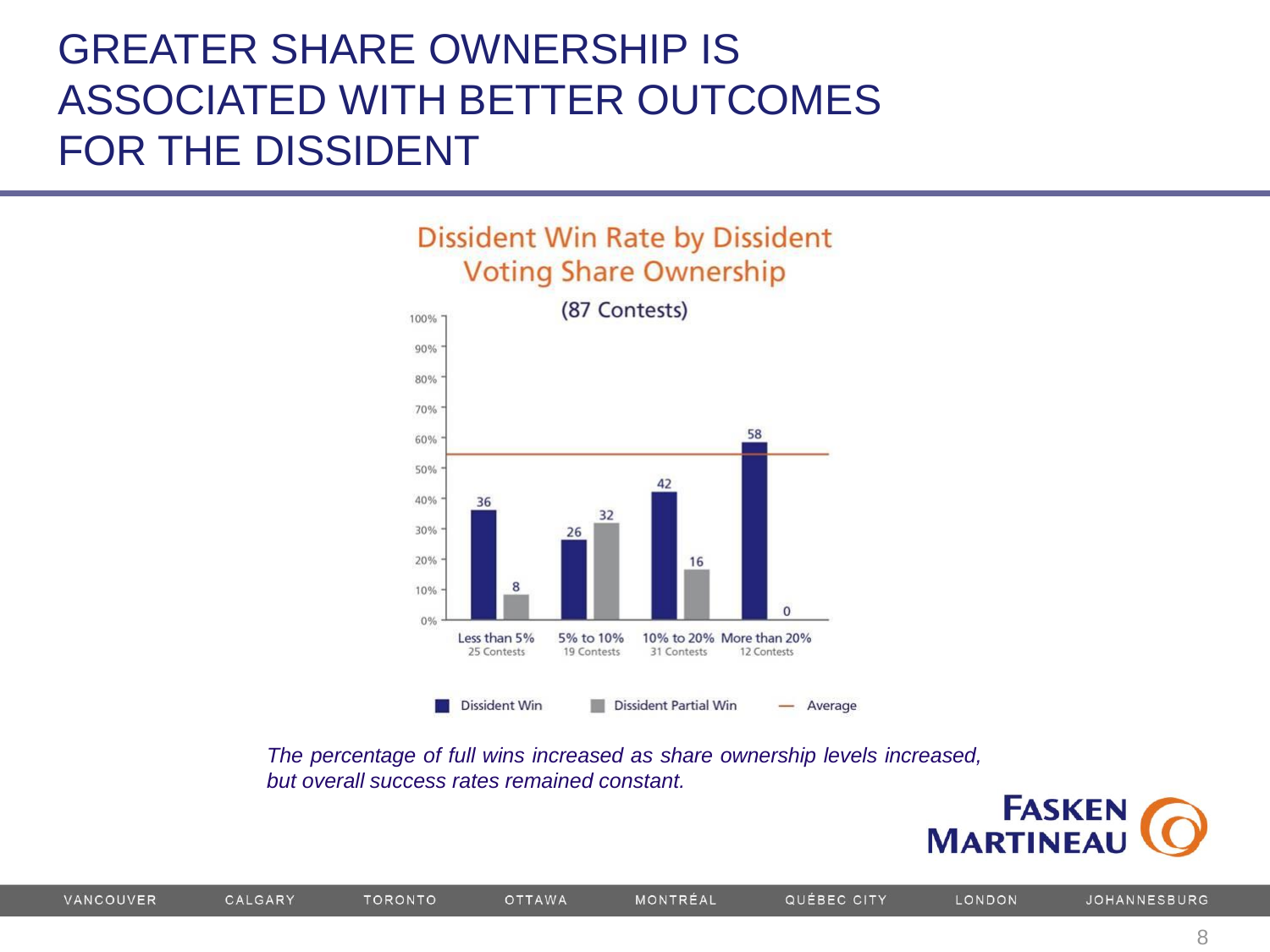#### DISSIDENTS SEEKING A CLEAN SWEEP OF THE BOARDROOM HAD A HIGHER SUCCESS RATE



*Opting for a full slate may be putting pressure on management to settle, resulting in a greater percentage of dissident partial wins.*

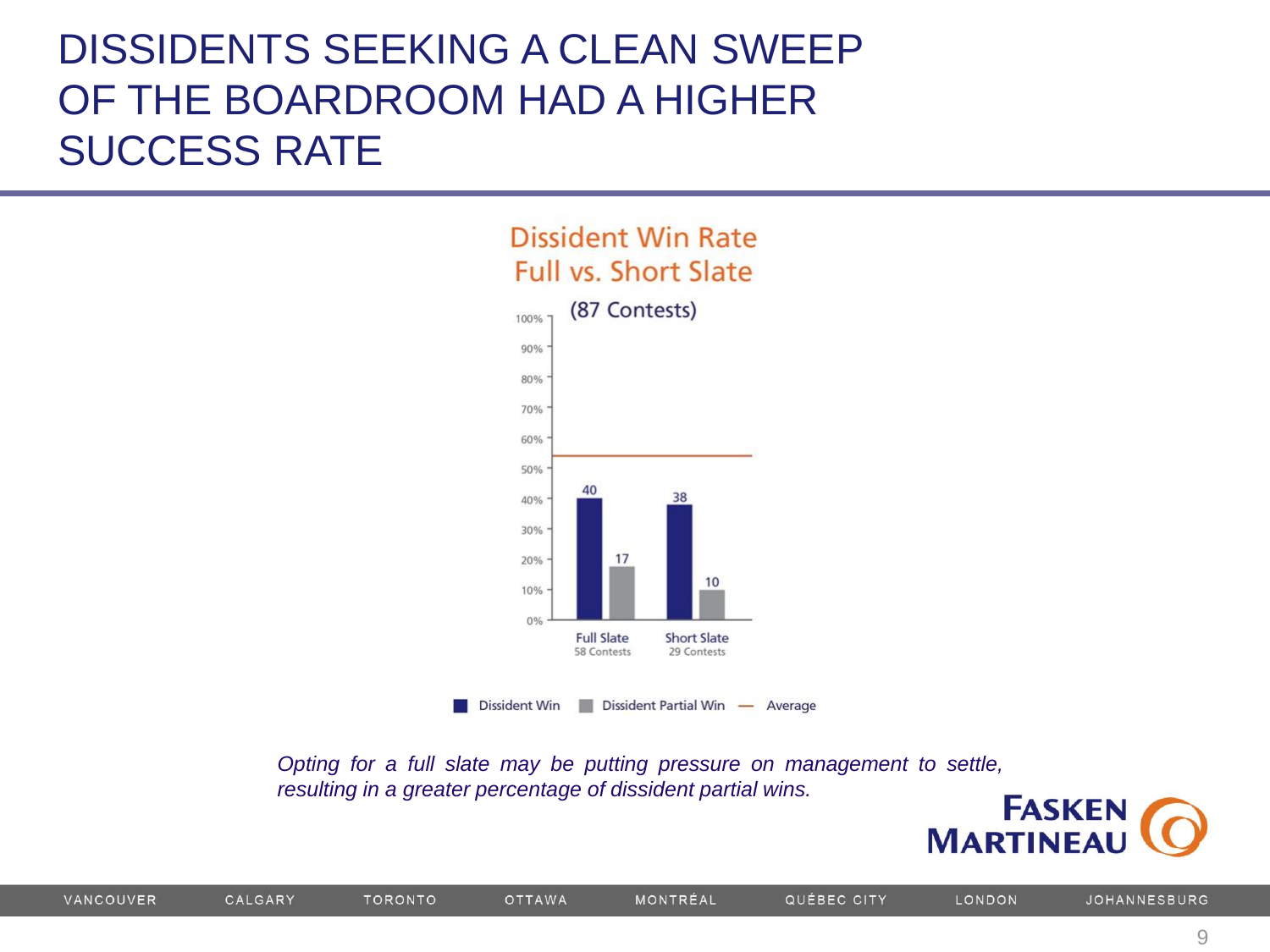#### SUCCESSFUL DISSIDENTS MAY FAVOUR A LONGER PUBLIC CAMPAIGN

#### **Dissident Win Rate by Days** Between Initiation and Issuer's **Original Meeting Date**



*Longer public campaigns resulted in a greater percentage of dissident full and partial wins.*

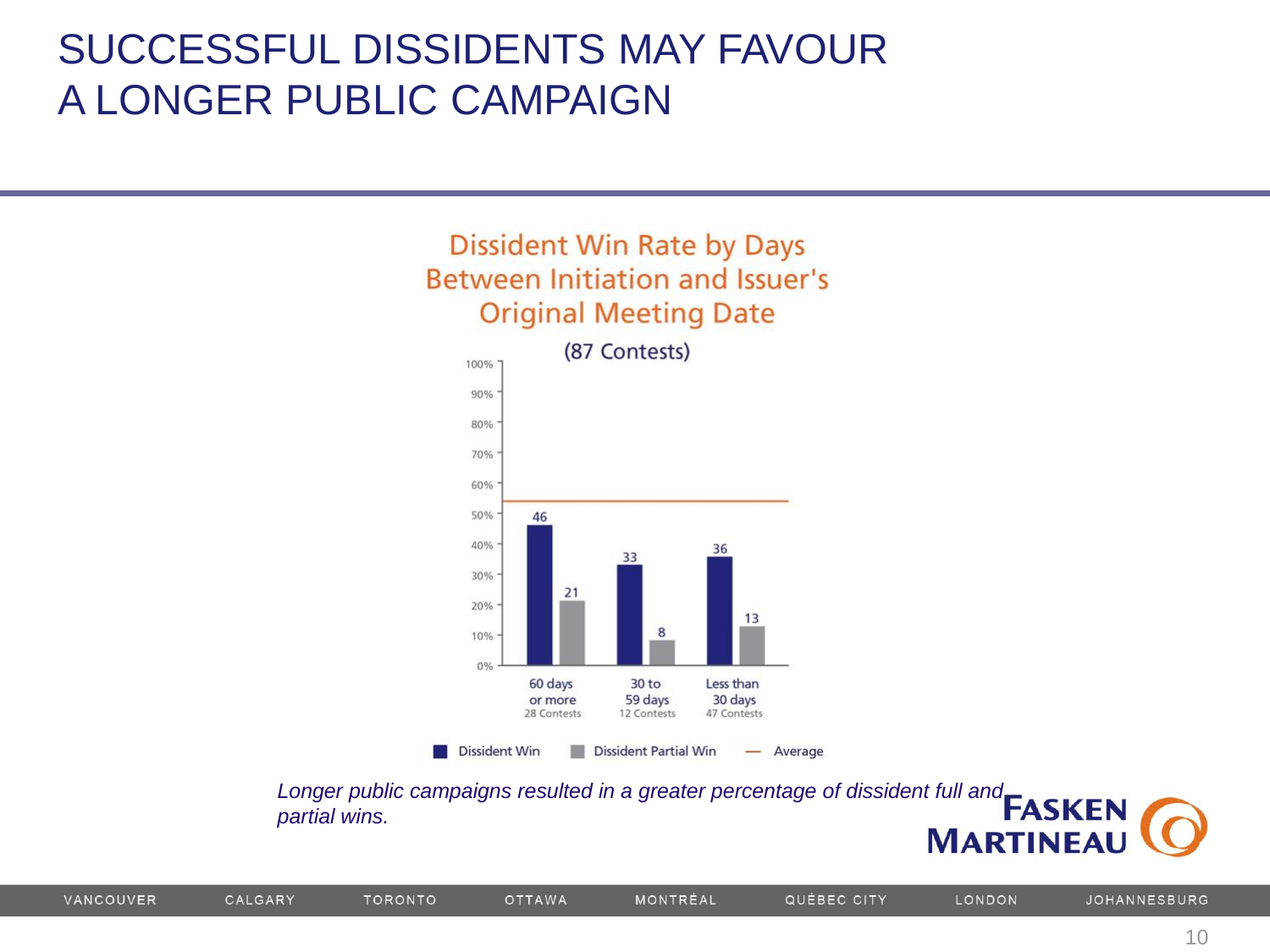### TRUE SETTLEMENT IS ELUSIVE AND OCCURS LATE IN THE GAME



*True settlement, involving substantive concessions on both sides, occurred in just over 10% of all contests. Where settlement did occur, it often occurred after the proxy cut-off time.*

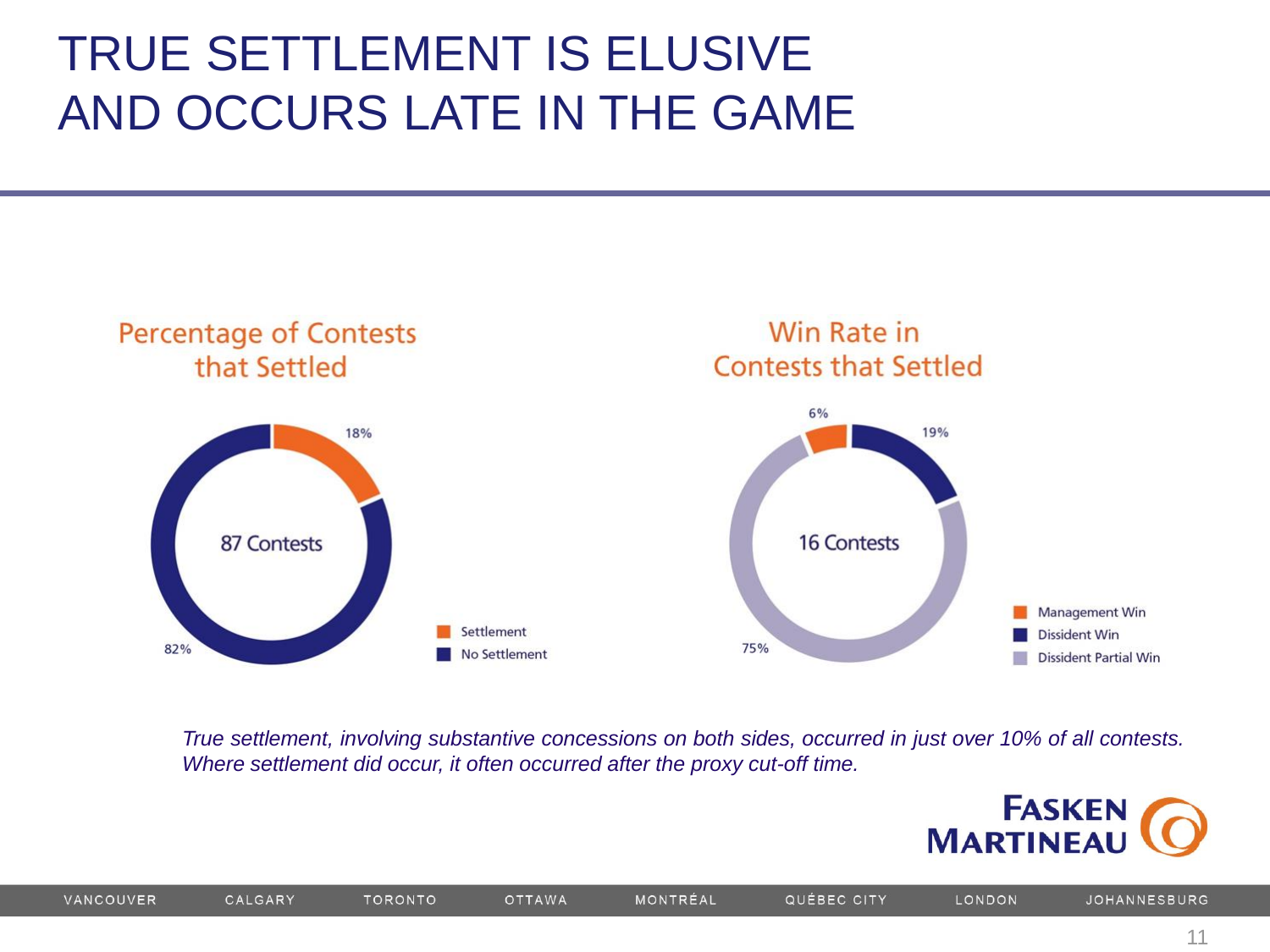## **THE PLAYBOOK**



VANCOUVER

CALGARY

**OTTAWA** 

TORONTO

MONTRÉAL

QUÉBEC CITY

LONDON

JOHANNESBURG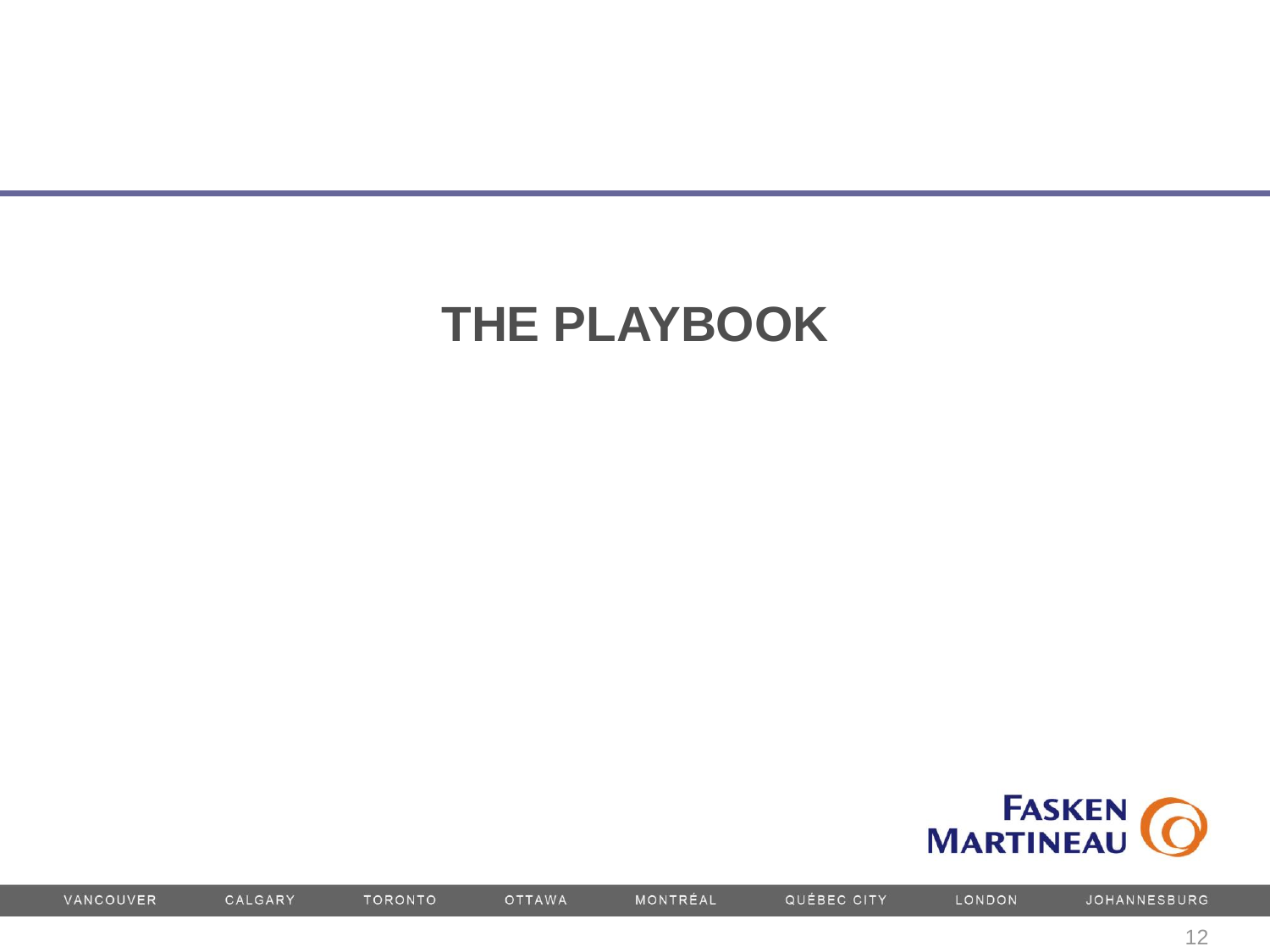## THE WORKING GROUP

- Establish a working group to coordinate response and strategic/communications plans.
- A working group is typically comprised of leaders of a number of separate groups to lead various elements of strategic planning and communications. The working group's role is to coordinate, integrate and oversee the efforts of these various taskforces.



The working group should be supported by experienced external advisors where necessary.

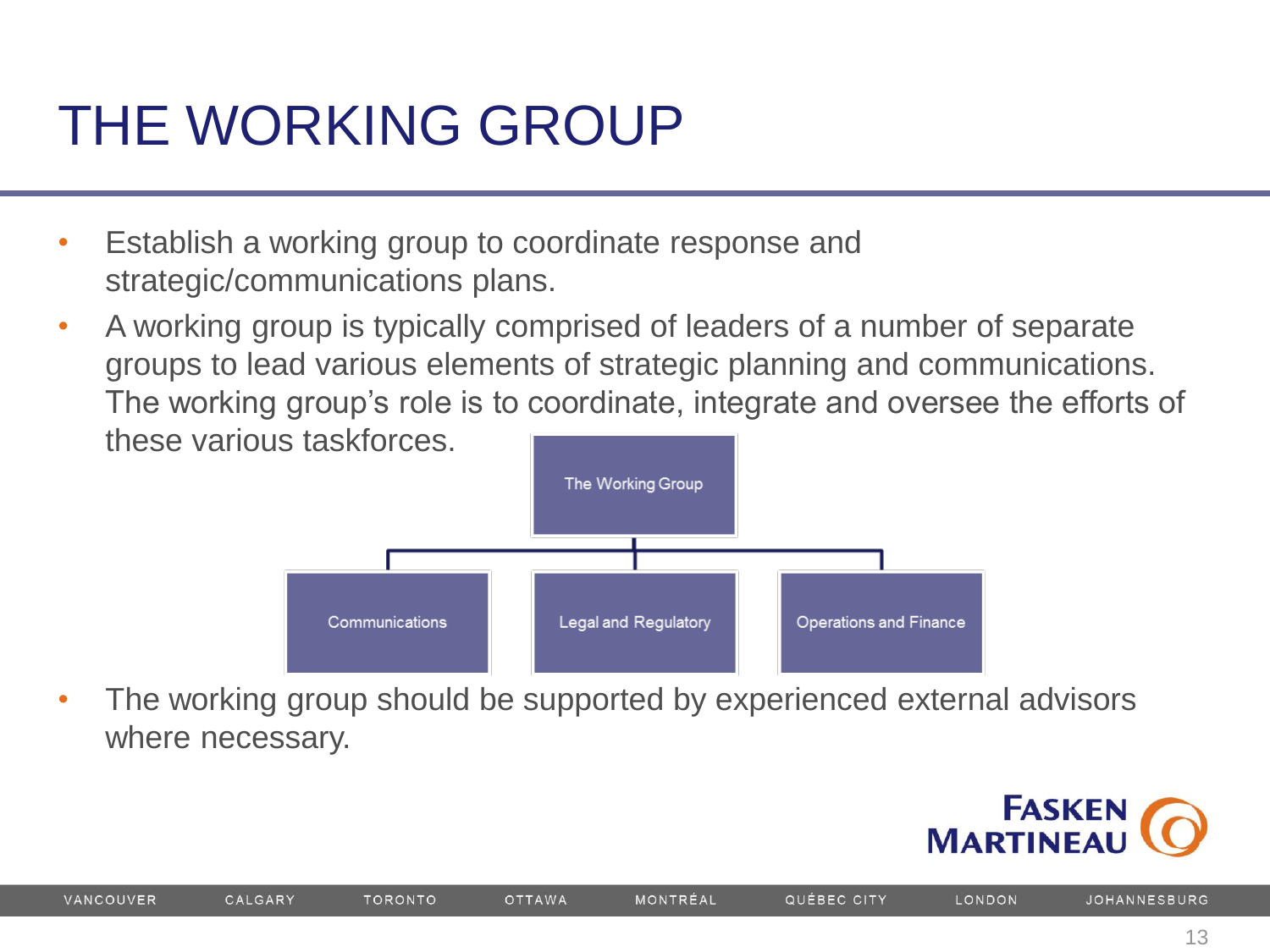### PREPARING AND POSITIONING FOR A PROXY CONTEST



• A sound, compelling narrative is at the core of any successful public campaign. A well-developed narrative should be shaped by information gathered, or remedial action implemented, in the course of taking a number of related, interconnected preparatory steps identified in the graphic above.



14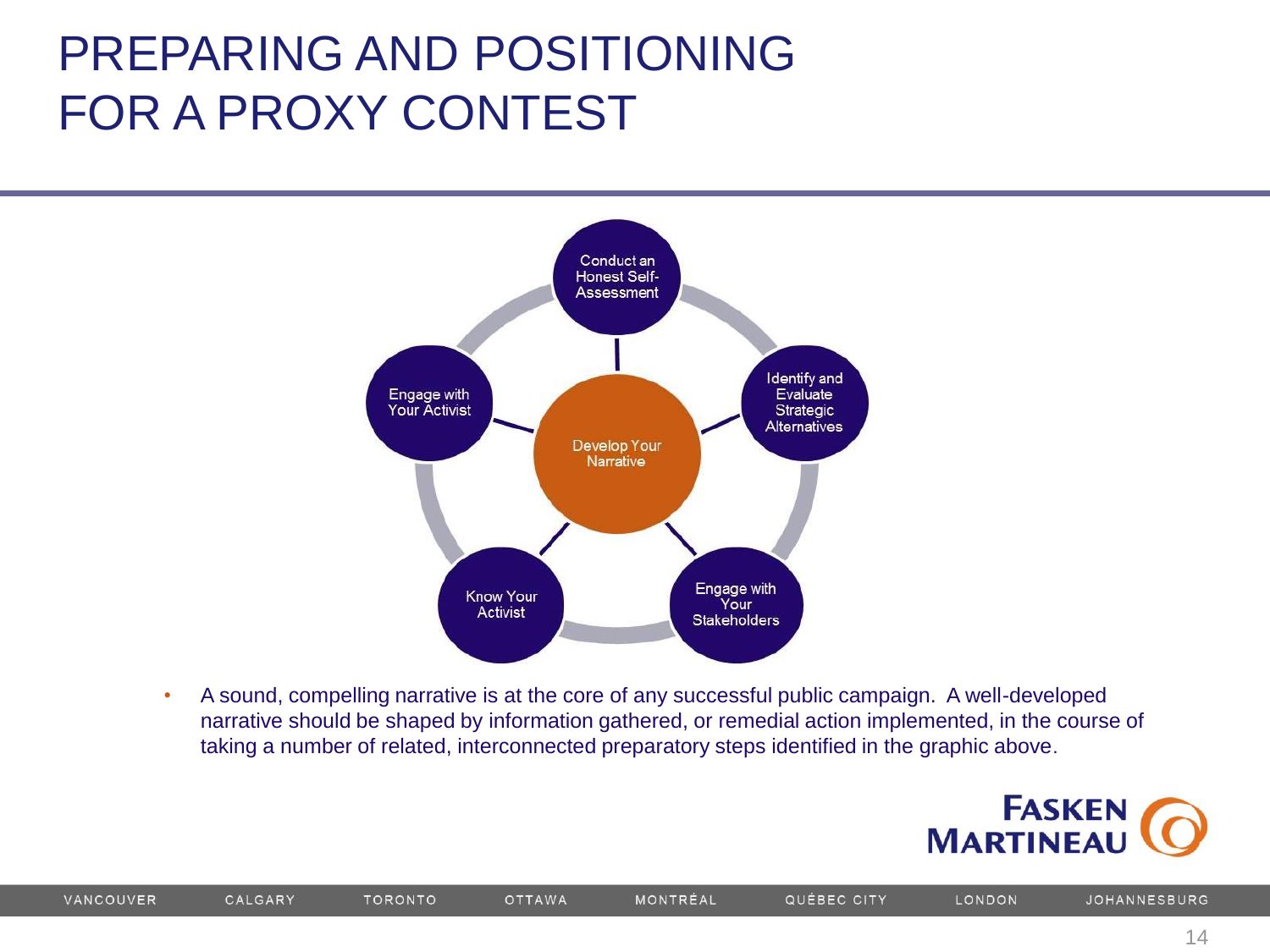# DEVELOPING YOUR NARRATIVE

- Far too many targets of activist conduct rely on the notion that the merits of their strategic vision are sufficiently self-evident to stand on their own.
- Even the most sound strategic plan requires explanation, simplification and even promotion. A carefully developed and articulated narrative fulfills these requirements and provides perspective and context for the target board's position.
- The narrative provides a consistent touchstone or quide throughout the life of an activist campaign and, more generally, throughout the process of developing and executing the target board's strategic plan.
- Shareholder buy-in for the chosen narrative is obviously crucial; however, shareholders are but one constituent in the target audience: the press, employees, customers, suppliers, regulators, research analysts and proxy advisory firms are among the other constituents that have a stake in the target and should therefore be among those with whom the narrative is intended to resonate.



**TORONTO**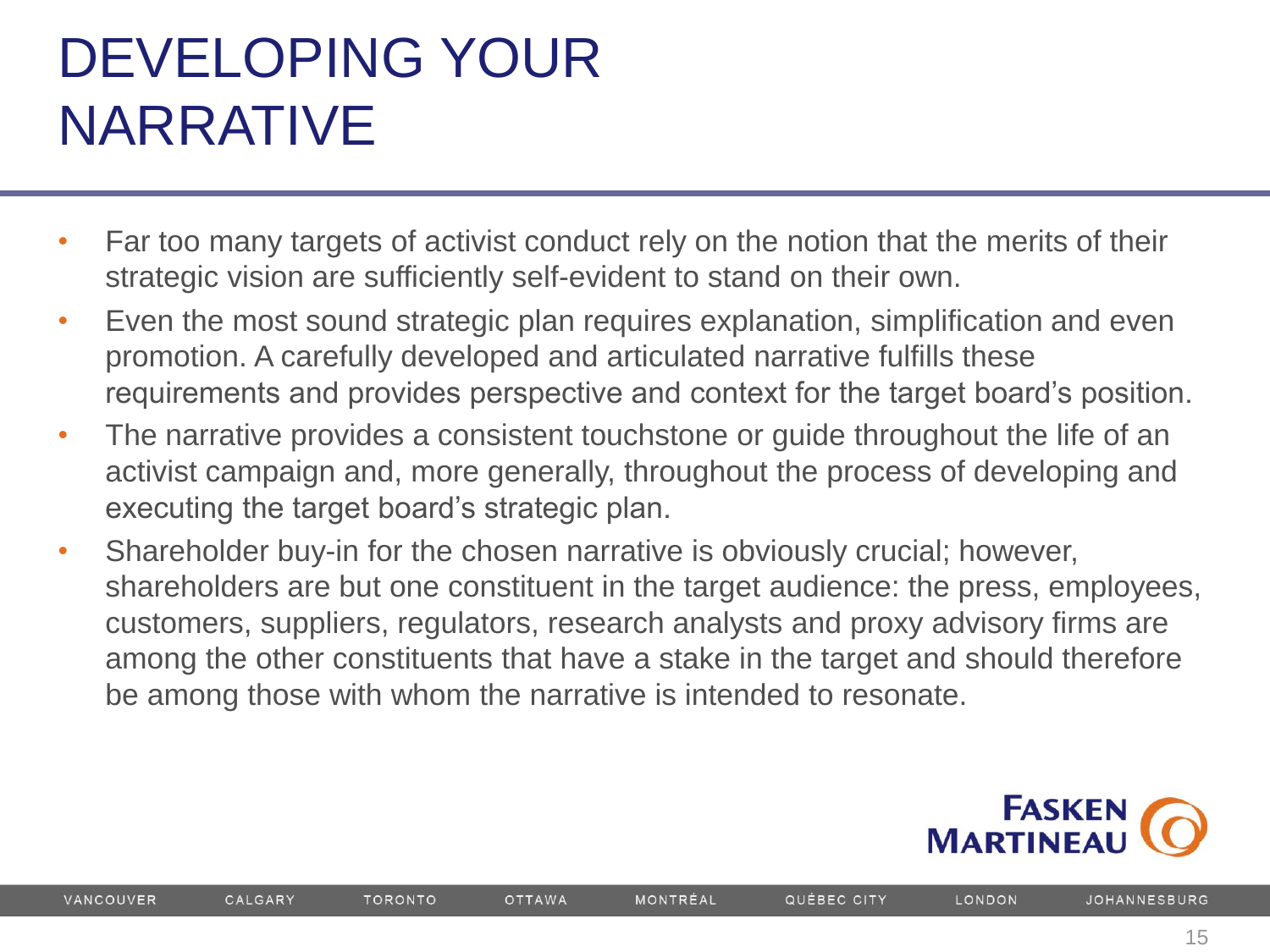# CONDUCT AN HONEST SELF-ASSESSMENT

- Too often activist campaigns end unhappily for the target's management and board of directors owing to an entirely avoidable circumstance: failure by the target to conduct an honest self-assessment of its strengths and weaknesses. This can leave the target ill-prepared, both to evaluate the risk of activist conduct in the first place and to develop an effective response should that risk materialize.
- In order to properly evaluate the merits and drawbacks of the activist's proposal and begin developing a response, consider conducting an honest self-assessment from the following perspectives:

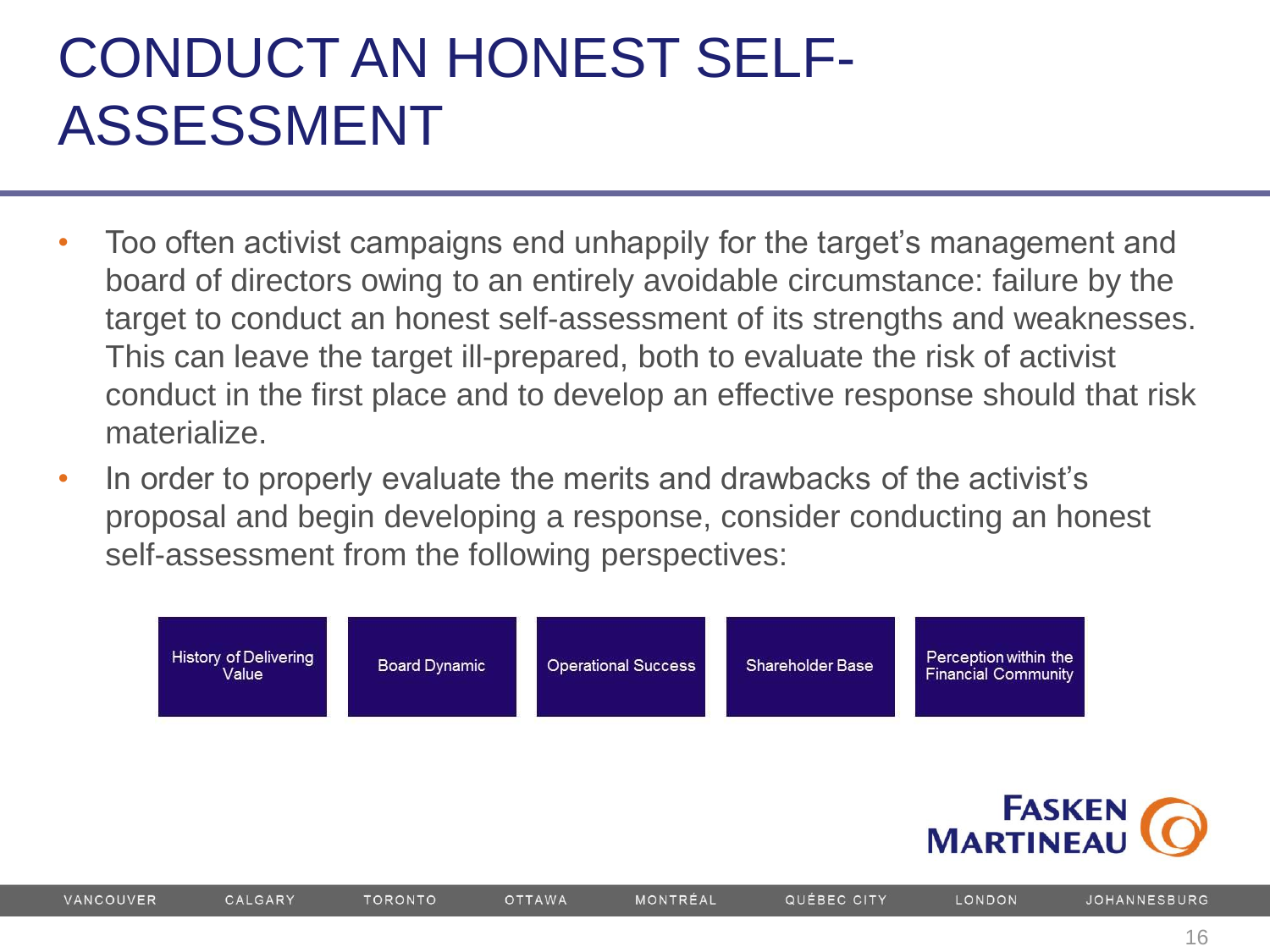# IDENTIFY AND EVALUATE STRATEGIC ALTERNATIVES

- An activist campaign often pushes the target's board of directors and management back on its heels. To get back on its front foot a target should have a set of well-defined and quantitatively evaluated strategic options to hold up against the activist's recommended course of action.
- All options should be expressed objectively in terms of:
	- expected impact on value delivery; and
	- anticipated costs and risks associated with generating such value.
- Options can be compared side-by-side, both according to the above criteria and according to their consistency with the "reasonable expectations" of impacted stakeholders, with the most attractive one selected by the target board.
- The set of options evaluated should be expanded to include the activist's proposal. Doing so will provide a transparent justification for the target board's rejection or acceptance of the activist's recommended course of action.



**TORONTO**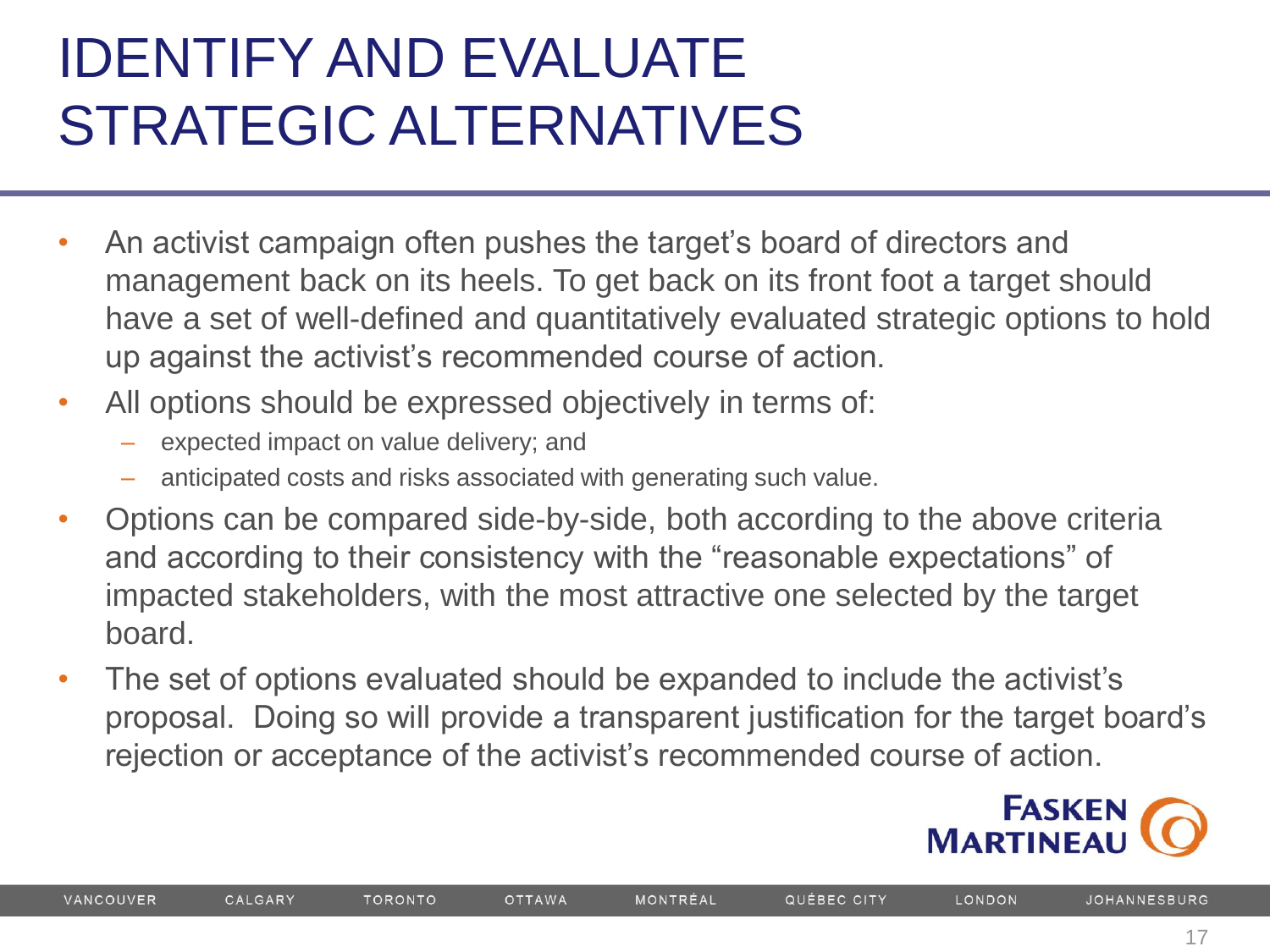# ENGAGE WITH YOUR STAKEHOLDERS

- Proxy contests are largely determined by who does the better job of communicating with affected stakeholders, not only once the proxy contest has begun but also in advance of any such contest.
- Effective stakeholder engagement:
	- is integral to developing and continuously refining one's strategic vision; and
	- is of course crucial in responding to, and obtaining shareholder support against, any activist campaign that is initiated.
- Meetings should be scheduled with shareholders and efforts should be made to:
	- elicit their front-of-mind concerns;
	- communicate the target's strategic vision and articulate how it addresses shareholder interests and concerns; and
	- demonstrate the manner in which the target has historically and recently delivered value to shareholders.
- In addition to shareholders, other stakeholders that should be engaged with include the press, employees, customers, suppliers, regulators, research analysts and proxy advisory firms.



**JOHANNESBURG**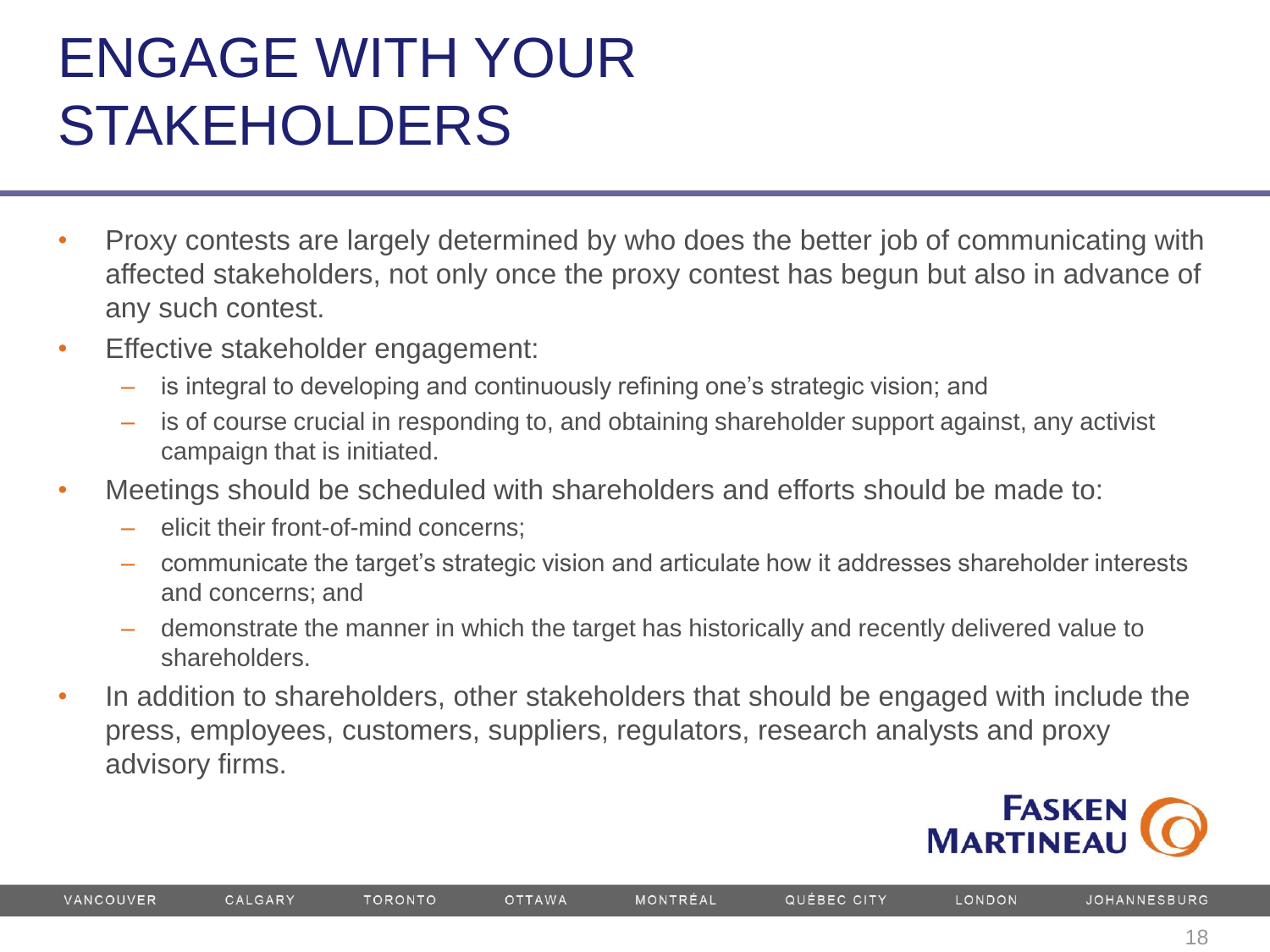# KNOW YOUR ACTIVIST

- Intelligence on an activist's history and modus operandi is crucial in preparing an effective response to an activist campaign.
- The assessment of the target's shareholder base undertaken in connection with conducting a self-assessment should be of considerable assistance in identifying other potential activists among the shareholders.
- The following investigations should be undertaken:
	- What is the activist's history? Has it engaged in activist conduct in the past?
	- What tactics has the activist historically employed? Has it been aggressive in nature (e.g. hostile public statements, litigation, "fight letters")?
	- What is the activist's financial condition? Is it sufficiently sound to sustain a strong and prolonged campaign?
	- What are the activist's particular strengths or weaknesses? For example, does the activist have strong credibility among the shareholders or within the financial community more generally?



**JOHANNESBURG**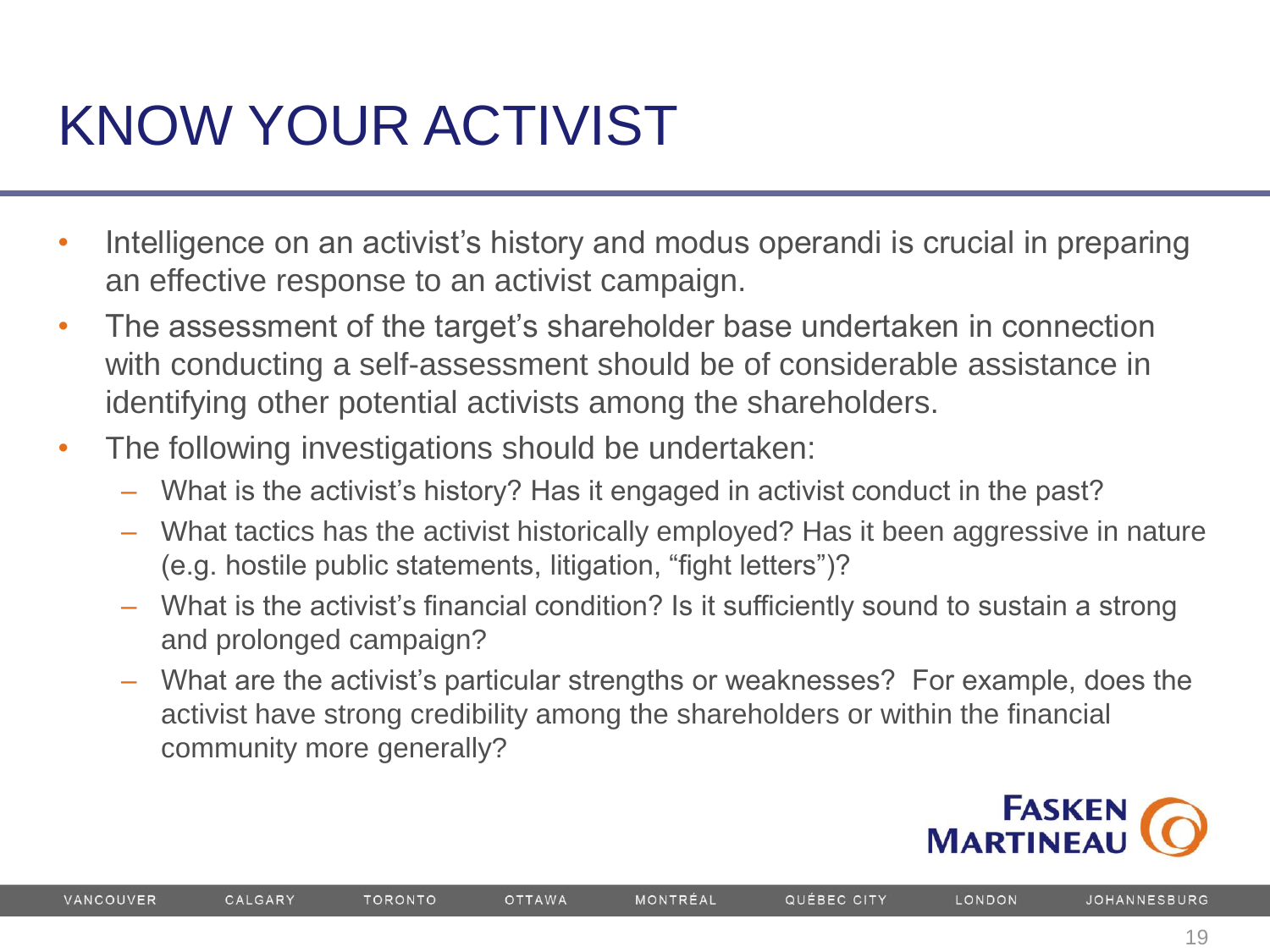# ENGAGE WITH YOUR ACTIVIST

- Nothing riles and motivates an activist more than being "stiff-armed". Likewise, few things threaten to damage the credibility of the target board among shareholders more than a perception that it has been dismissive of what might be viewed by them as an attractive strategic alternative, raising the spectre of management entrenchment, among other things. Engaging with the activist early and, if necessary, often in order to understand their position is vital to avoiding these undesirable consequences.
- The likelihood of settlement significantly decreases if private negotiations fail and the activist goes public with its campaign. In light of the expense, risk of reputational harm, management distraction and potential impact on business and operations involved in engaging in a lengthy public campaign, every reasonable opportunity for reaching a negotiated solution before things go public should be pursued.
- An open and frank discussion regarding the activist's motivations and strategic vision may help uncover its true interests, as distinct from its stated position, thereby creating room for compromise.
- Regardless, the understanding gained from engaging the activist and soliciting its views and ideas is likely to be of great benefit to mounting an effective defence against the activist. Likewise, making the effort is likely to be appreciated by shareholders and contribute to a perception of reasonableness, good governance and enlightened stewardship among stakeholders and the public at large.



LONDON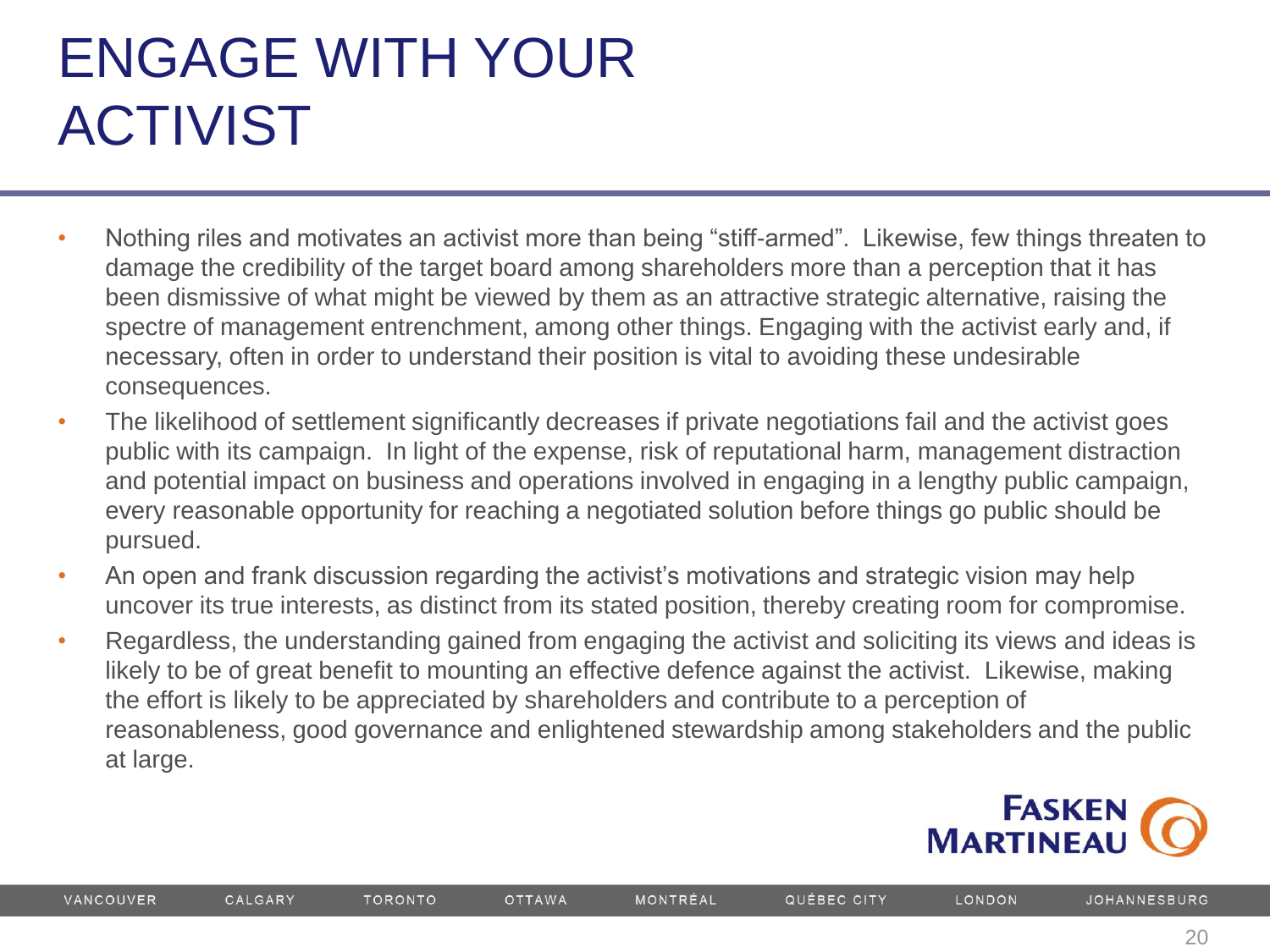### THE LEGAL REGIME



VANCOUVER

CALGARY

**OTTAWA** 

TORONTO

MONTRÉAL

QUÉBEC CITY

LONDON

JOHANNESBURG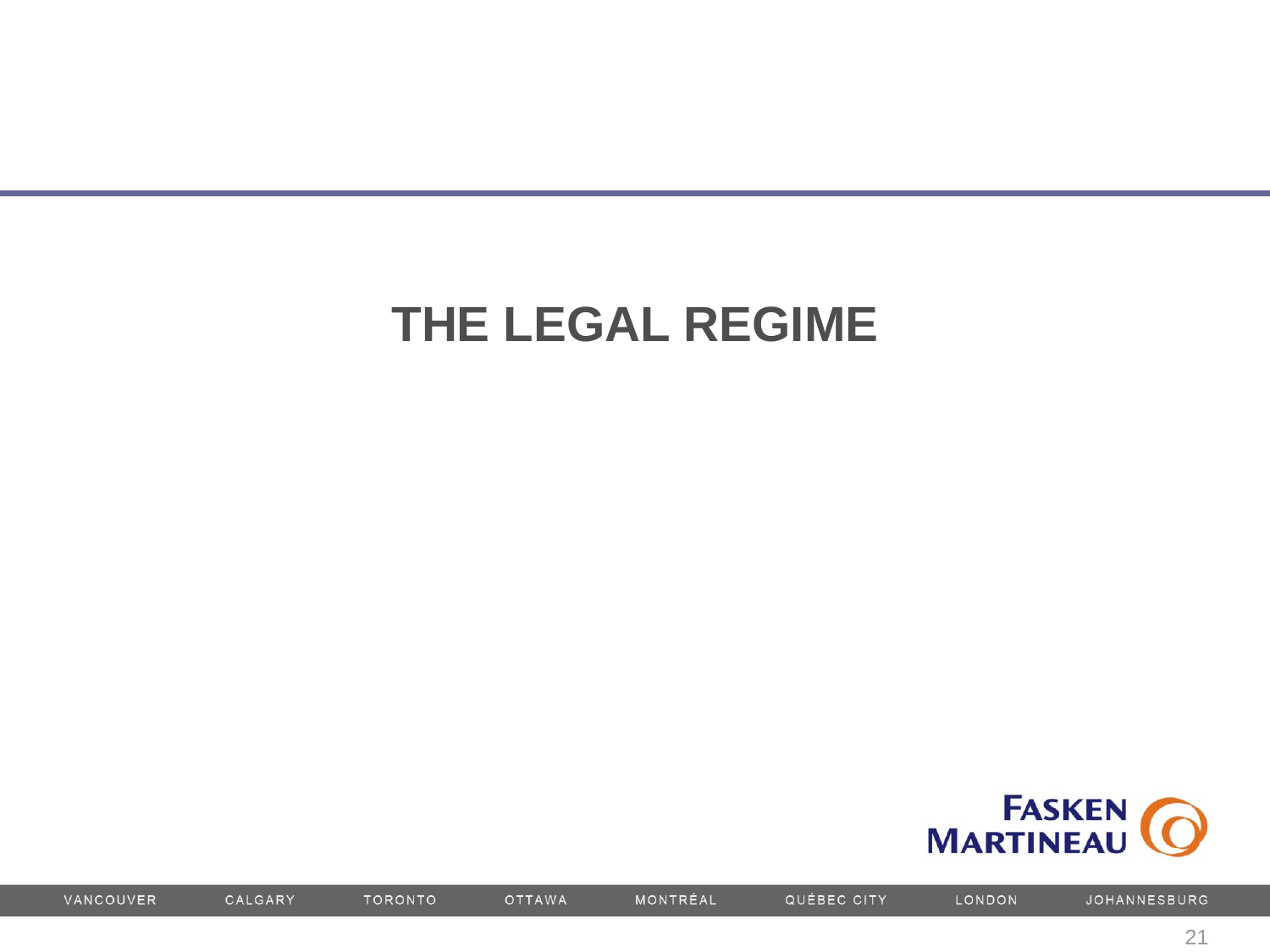# OVERVIEW OF CANADIAN PROXY SOLICITATION RULES

- A person shall not solicit proxies unless a management proxy circular or dissident information circular, as applicable, is sent to each shareholder whose proxy is solicited.
- Soliciting is a very broad concept.
- There are limited exceptions to the proxy solicitation rules available for dissidents:
	- Solicitation to fifteen or fewer shareholders
	- Solicitation by public broadcast

**TORONTO** 

• Under certain circumstances, a dissident shareholder may submit a shareholder proposal or requisition a meeting.

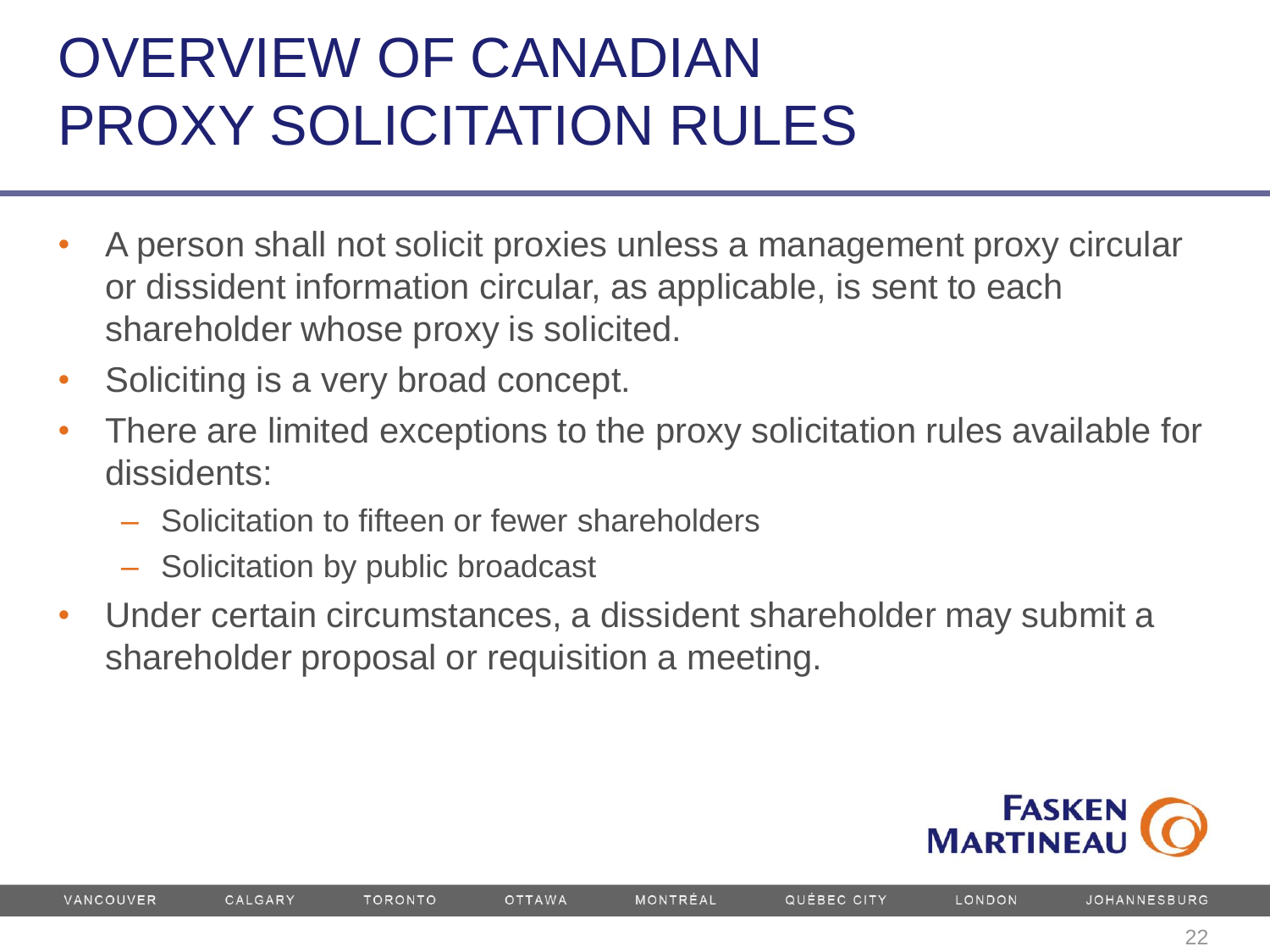## RESPONDING TO A REQUISITION FOR A SHAREHOLDERS MEETING

- The holders of not less than 5% of the company's common shares may requisition the directors to call a meeting of shareholders for the purposes stated in the requisition.
- Upon receiving a requisition, the directors shall call a meeting of shareholders to transact the business stated in the requisition unless:
	- the requisition received was not valid (including, if the requisition is not in proper form or where it is not properly delivered);
	- a record date has been fixed and notice thereof has been given or the directors have called a meeting of shareholders and have given noticed thereof for a meeting at which there is some reasonable chance that the business stated in the requisition will be considered; or
	- the business of the meeting as stated in the requisition includes certain excluded matters (as identified in the following slide).



LONDON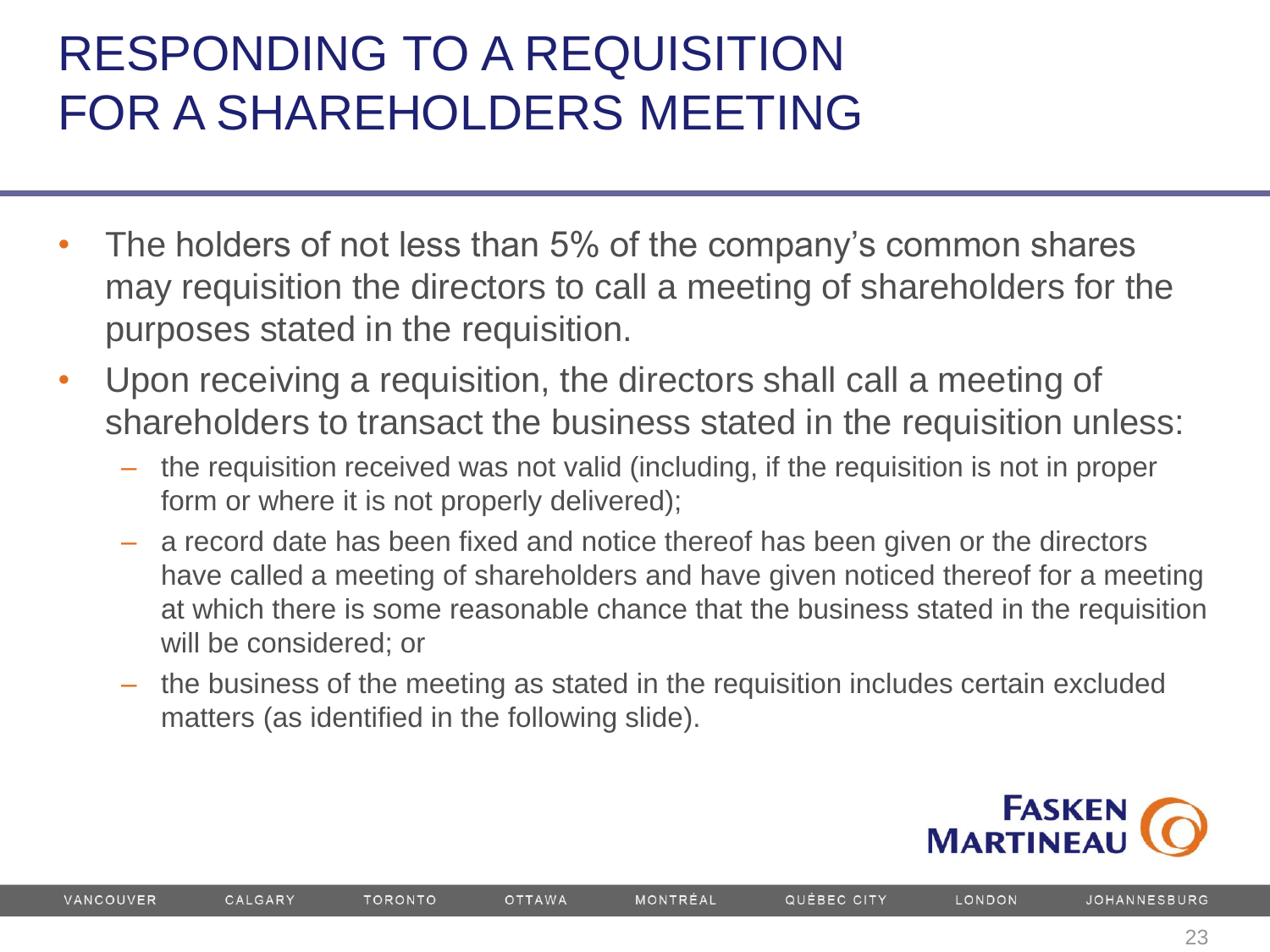## RESPONDING TO A REQUISITION FOR A SHAREHOLDERS MEETING

- The directors have discretion as to the scheduling of the meeting, provided that they act in good faith, with a view to the best interests of the corporation. Absent unusual circumstances, a court would be unlikely to interfere with the timing of a meeting to be held 2-4 months from the date of the requisition.
- Unless the directors have valid grounds for refusing to call a meeting, if the directors do not within 21 days after receiving the requisition call a meeting, any shareholder who signed the requisition may call the meeting.



**TORONTO**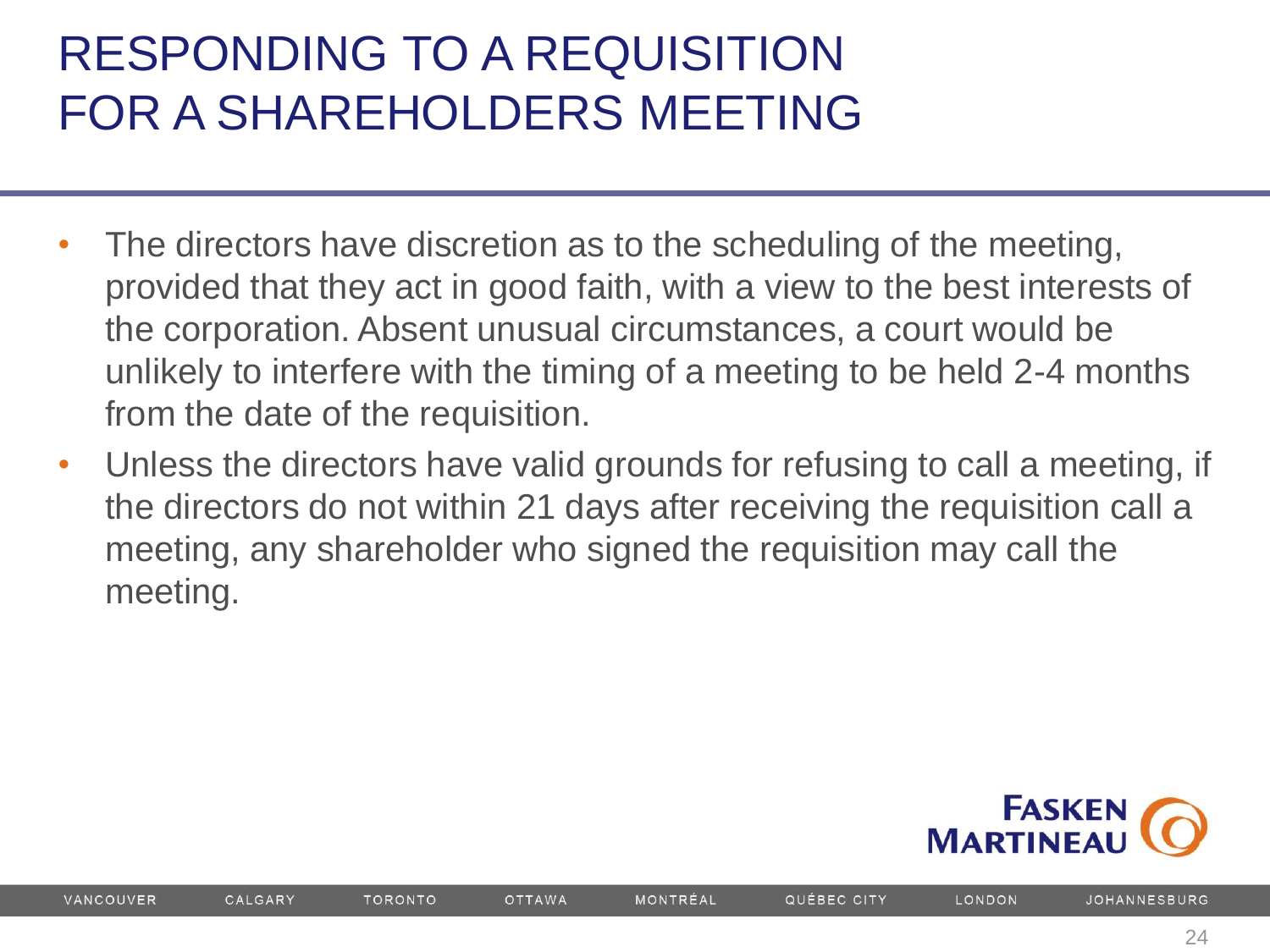### GROUNDS FOR REFUSAL TO CALL A MEETING - EXCLUDED MATTERS

- The company is not required to requisition a meeting of shareholders where:
	- it clearly appears that the primary purpose of requisition or the business proposed to be transacted at the meeting is to enforce a personal claim or redress a personal grievance against the company or its directors, officers or security holders;
	- it clearly appears that the business proposed to be transacted at the meeting does not relate in a significant way to the business or affairs of the company;
	- not more than two years before the receipt of the requisition, a person failed to present, in person or by proxy, at a meeting of shareholders, a proposal that, at the person's request, had been included in a management information circular relating to the meeting; or
	- substantially the same proposal was submitted to shareholders in a management information circular or a dissident's information circular relating to a meeting of shareholders held within two years preceding the receipt of the shareholder's request and the proposal was defeated.

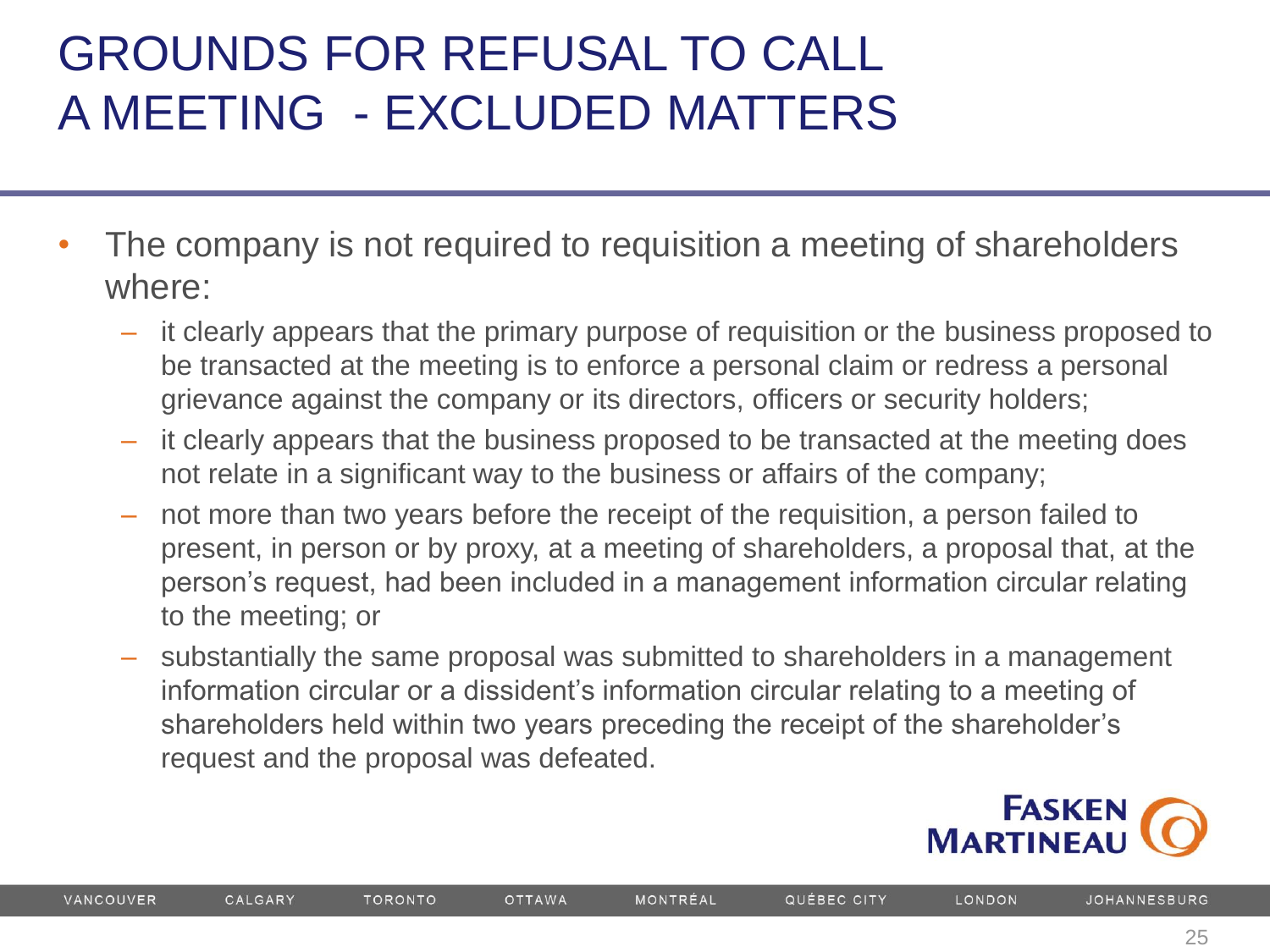# REMOVAL OF DIRECTORS

- The shareholders may by ordinary resolution (more than 50% the shares voted in person or by proxy at the meeting) at an annual or special meeting remove any director or directors from office.
- A vacancy created by the removal of a director may be filled at the meeting of shareholders at which the director is removed.
- If a requisition is received to remove one or more directors, the requisition must identify the individuals that are being proposed to replace such directors.
- A target company may have adopted a by-law or policy requiring advance notice to be provided to the company for nominations of directors by shareholders.
	- The advance notice requirement does not apply to a requisitioned meeting or nominations made by way of a shareholder proposal pursuant to applicable corporate laws.



**TORONTO**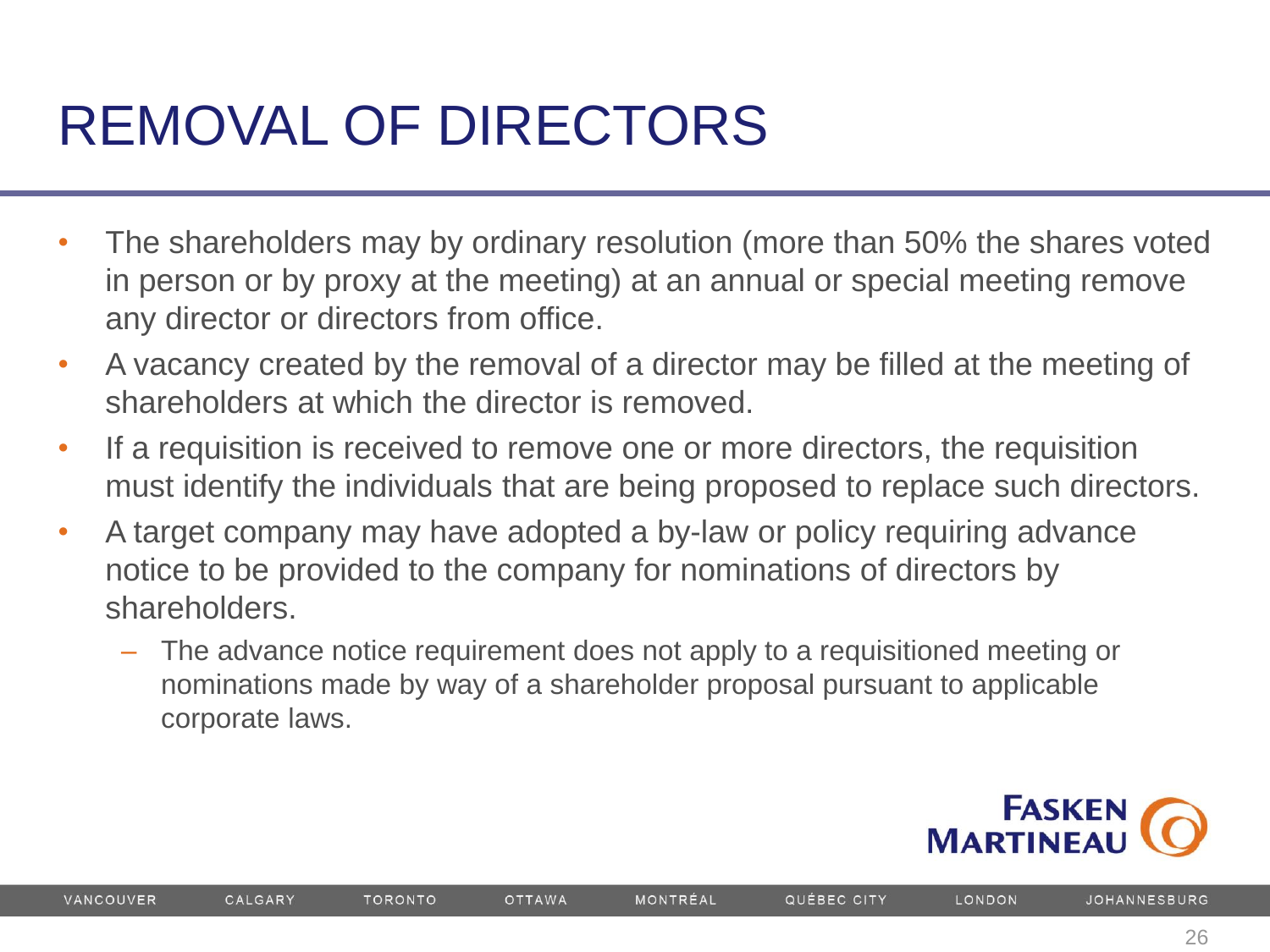#### **Aaron Atkinson**

*Partner* +1 416.865.5492 [aatkinson@fasken.com](mailto:worr@fasken.com)

#### **Brad Freelan**

*Partner* + 1 416.865.4423 [bfreelan@fasken.com](mailto:bfreelan@fasken.com)



VANCOUVER

**TORONTO** 

MONTRÉAL